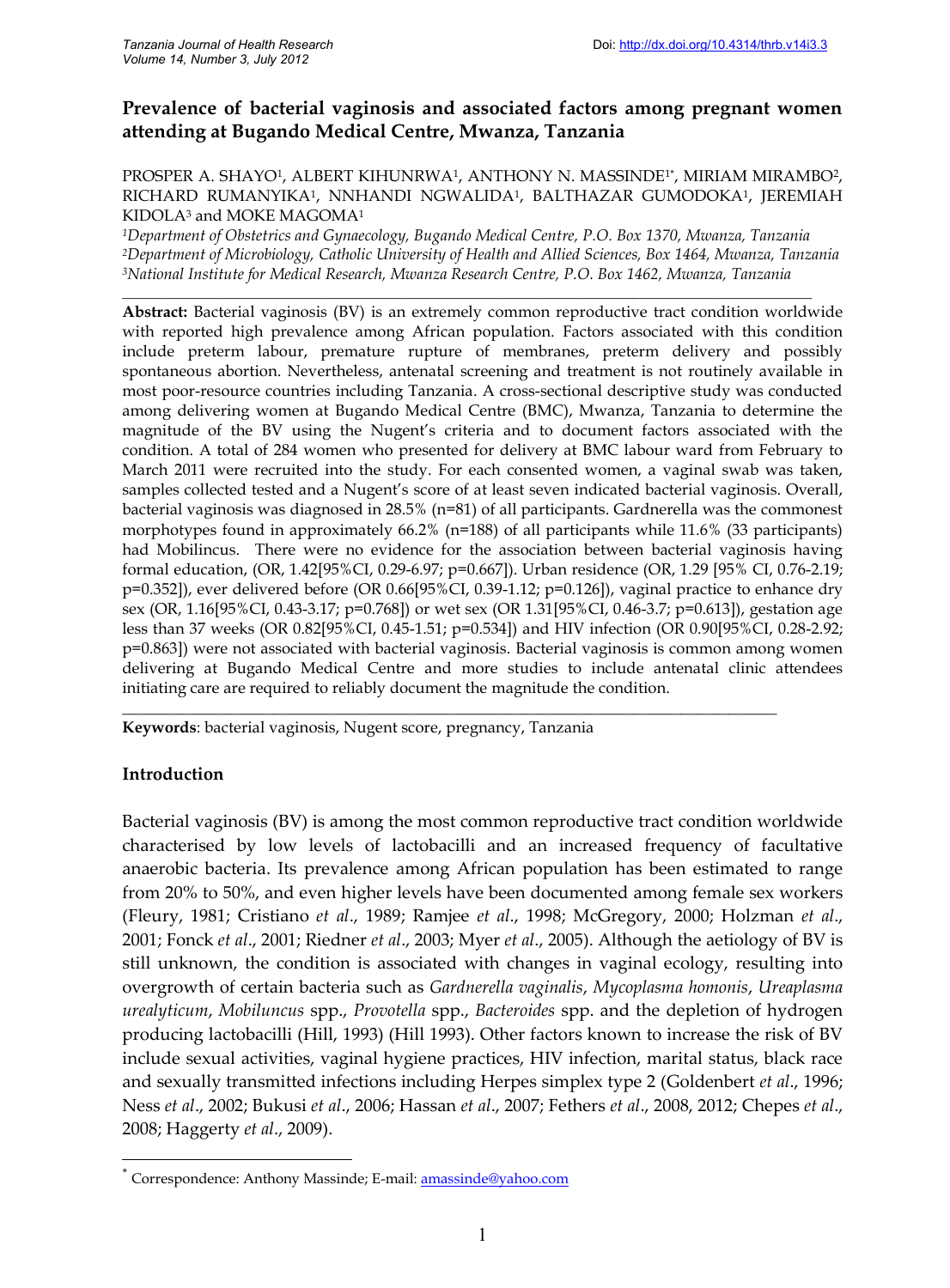Among pregnant women, BV is associated with adverse perinatal and pregnancy outcomes such as increased risk of preterm labour, premature rupture of membranes, preterm delivery, chorioamnionitis and possibly, spontaneous abortion (Hillier *et al.,* 1988, 1995; Krohn *et al.,* 1993; Usui *et al.,* 2002; Leitich *et al.,* 2003). In addition, BV has also been associated with an increased risk of acquiring human immunodeficiency virus (HIV) infection (Cohen *et al.,* 1995; Sewankambo *et al.,* 1997; Taha *et al*., 1998; Schellenberg *et al*., 2012). Similar evidence from Tanzania is scarce, although studies among other population groups such as bar and hotel workers in the country suggest high prevalence (Kapiga *et al*. 2005).

Most women with BV may be asymptomatic (Amsel et al. 1983), thus early detection, especially among pregnant women is essential for timely treatment to prevent related complication(s). Antenatal BV screening is not a routine practice at Bugando Medical Centre and no study on BV has ever been conducted at the hospital. This cross-sectional analytical study was conducted to determine the magnitude and factors associated with BV among women delivering at Bugando Medical Centre in Mwanza, Tanzania.

#### **Materials and Methods**

#### *Study design*

This analytical cross-sectional survey was carried out at Bugando Medical Centre (BMC) labour ward among women reporting in labour. Bugando Medical Centre is a 850-bed referral and teaching hospital located in Mwanza, north-western Tanzania. Approximately 600 women deliver in the facility every month (www.bugandomedicalcentre.go.tz).

#### *Study subjects and sample size*

Study subjects were pregnant women who consented to participate in the study. Women were excluded if they declined to participate, had already ruptured membranes, were diagnosed of antepartum haemorrhage, carcinoma of the cervix and if for some reason(s) she was unable to consent despite the eligibility. Women in the last group included those with altered mental status or severe illness. For participants aged less than 18 years, consent was requested from accompanying adults and where such adults were unavailable, women were excluded.

The sample size for the study was 284 women, and was calculated using a formula by (Cochran, 1963) based on the prevalence of BV among pregnant women of 24.4% reported in Zimbabwe (Tolosa *et al*., 2006).

#### *Data collection*

Data was collected from mid February to mid March 2011. Data were collected from all participants using a pre-tested structured questionnaire that included demographic, gynaecological, medical and obstetric characteristics. The demographic data were age, occupation, level of education, marital status and household possessions. The household possessions were used to calculate the woman's wealth quintile. The obstetric history included information on the rank of the present pregnancy (gravidity), the number of deliveries the participant had ever had (parity-delivery of a live or dead foetus from a pregnancy of at least seven months gestation), any previous pregnancy loss including perinatal death. The gynaecological characteristics collected were history of gynaecological infections in the past and age at first menstruation (menarche). History of any chronic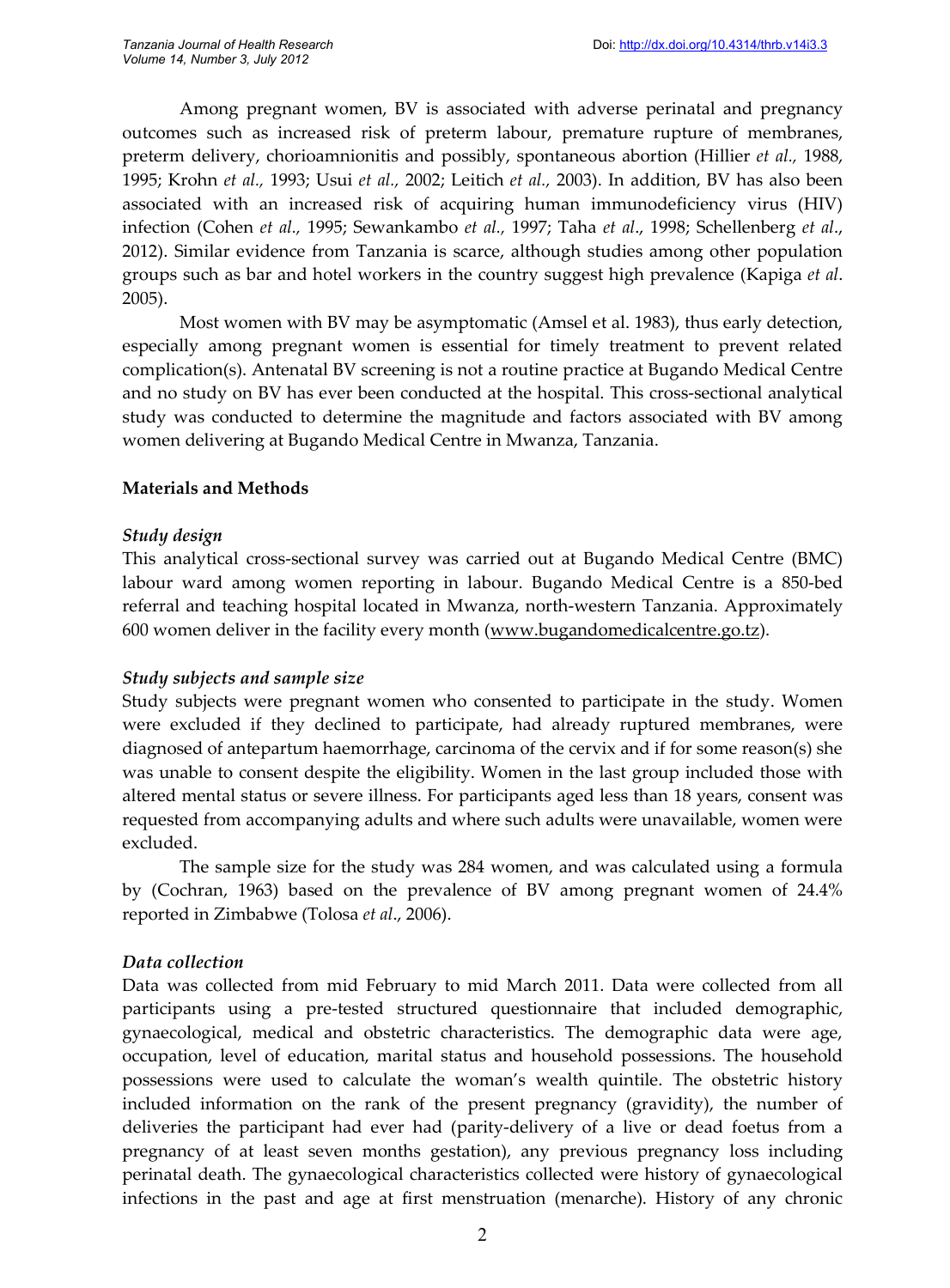medical conditions such as diabetes mellitus, HIV infection or AIDS, hypertension and sickle cell anaemia were also collected. HIV serostatus for all women were documented from available records on the antenatal cards women carry along when they report to labour ward. This is part of the routine antenatal investigation done to almost all pregnant women countrywide. HIV testing was offered to all women with unknown status.

#### *Vaginal sample collection and laboratory procedures*

Each participant was instructed to assume a lithotomy position and a sterile unlubricated speculum inserted into the vagina and a sterile cotton swab used to swab the vagina walls (lateral, anterior and posterior fornices) before it was streaked on a sterile examination glass to obtain a vaginal smear. The smear was then heat fixed by passing through a flame at least 3 times and a sticker with a unique identification number applied. The number of the specimen was also recorded into the results template.

The slide was gram stained and evaluated microscopically at a high magnification (x1500) based on the Nugent score (Nugent *et al.,* 1991). A score of 0 to 10 was assigned on the basis of the relative proportions of easily distinguished bacterial morphological types. The morphotypes were large gram-positive rods (*Lactobacillus* species), small gram-negative or gram-variable rods (*Bacteroides* or *Gardnerella* species), and curved gram-negative to gramvariable rods (*Mobiluncus* species). A score of 0-3 was categorized as normal, 4-6 intermediate and 7-10 was considered diagnostic of BV. A score of 0 was assigned to the most lactobacillus predominant vaginal flora and a score of 10 was assigned to those in which lactobacilli floras were largely replaced by *Gardnerella*, *Bacteroides* and *Mobiluncus*. Two experienced microscopists were used to score the vagina smear and in case of a discrepancy, a third opinion was sought and her/his opinion was final. Furthermore, five randomly selected slides were scored by an independent microscopist against a collection of smears pre-scored. In all, there was 90% concordance, indicating that scoring was comparable and consistent.

# *Data analysis*

Collected data were reviewed daily for completeness and consistence of the responses. Data were doubly entered to ensure that entered data quality did not rely on a single person. Where discrepancies were found, the two data entry clerks were summoned together with the questionnaire to identify and rectify the difference.

Collected data were double entered into SPSS statistical database. Consistent, validity checks and cleaning were done using the same package. Data were later imported into STATA statistical package in Windows version 11 (StataCorp LP College Station, Texas, USA 2005) for analysis. Frequency distribution and proportions were used to describe participants' baseline characteristics as well as factors associated with BV. In calculating the wealth quintile, the household possessions that an individual had: type of house (walls, roof and floor), source of drinking water, source of power for cooking for the household, source of power for lighting, whether the family had a radio, bicycle, refrigerator or television and the type of toilet the family used were entered in a principal component analysis model in STATA and the Kaiser-Mayer-Olkin (KMO) measure of sampling adequacy applied. Household possessions with a KMO of less than 60% were excluded in a later model which was used to calculate the wealth index. Having a bicycle, a motorcycle and the type of roofing of the house had less KMO and thus were excluded in the final model.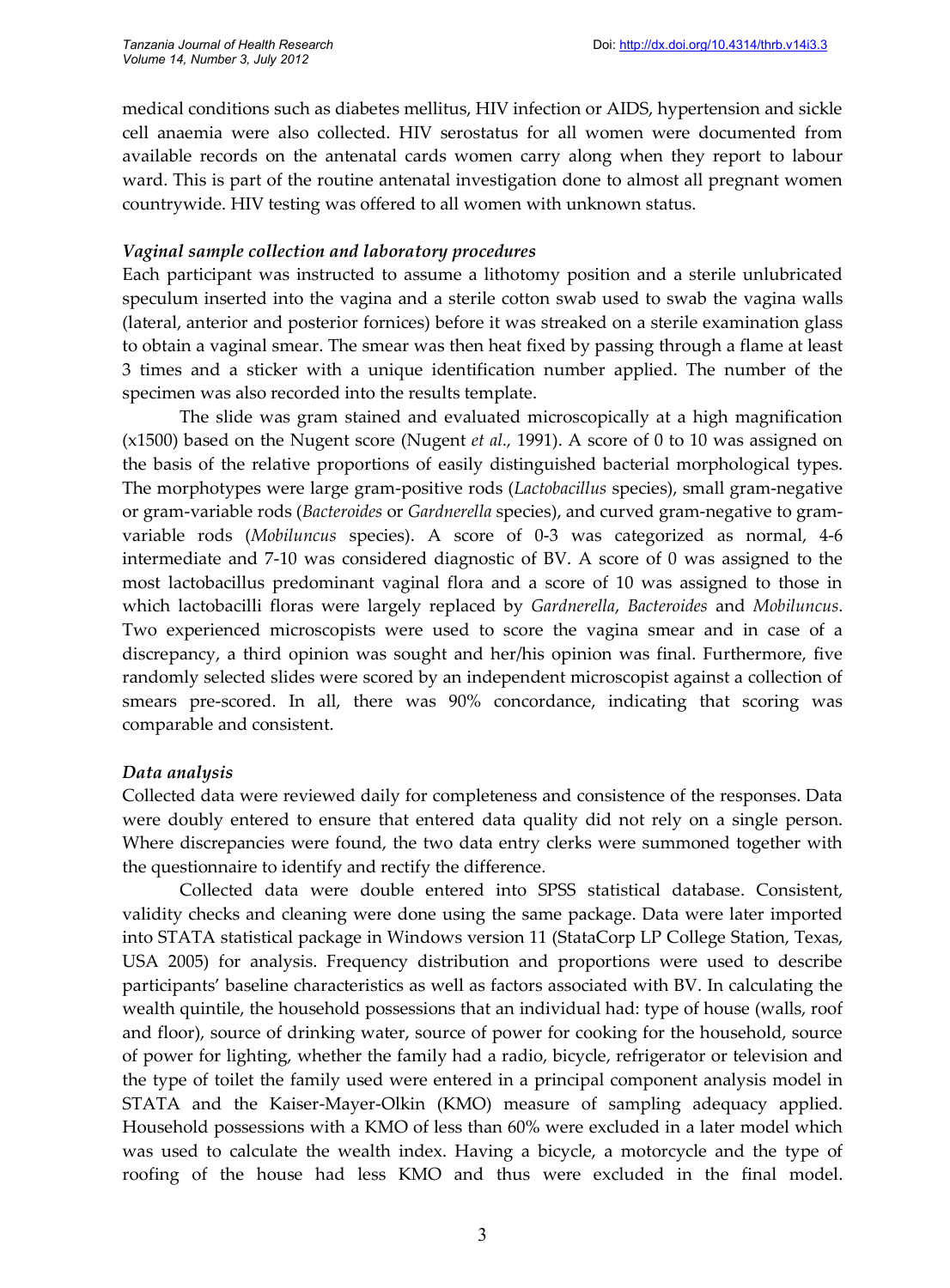Subsequently, the index was divided into quintiles: the lowest, the second, the third, the fourth and the highest in order of the wealth the individual household had.

For numerical data mean ±standard deviation was calculated at 95% confidence level. Scores 0-3 and 4-6 were grouped and categorized as 0 and category 7-10 as 1 to denote absence and presence of BV respectively and entered in the binary logistic regression model to determine the association of various factors and BV. The association is reported as odds ratio together with the 95% confidence intervals and respective p-values.

# *Ethical consideration*

Ethical clearance was sought and obtained from Bugando University College of Health Sciences /Bugando Medical Centre Research Ethics Committee. Written informed consent was requested and obtained from all participants. For literate women, the consent information was provided followed by a consent form which each participant was required to sign to signify her consent while the consent information sheet was read in its entirety to non-literate participants. The later were also required to thumb print on the consent form to signify their informed consent to participate in the study. Explanation was made that participation was voluntary and those declining to participate were still entitled to the standard care provided to all women in the labour ward. All filled questionnaires were examined for completeness daily by the principal investigator and stored securely in a locker. Data entries were done on the following day. For each participant, only a study unique participant identification number was recorded on the laboratory forms and questionnaire. All filled questionnaires were destroyed after the data entry and cleaning.

# **Results**

Of the total 626 pregnant women who attended the hospital for delivery 284 were recruited into the study. The median age of the participants was 26 years. The majority 87.7% (N=249) were married, and just over 12.3% were single or separated. Generally, most participants (65.8%) had primary school education. Over half (53.5%) of all participants were housewives. Of the 187 participants who had ever delivered, the median number of parity was two. Slightly over half (58.8%; N=167) of the study participants were from rural areas. Participants were also almost evenly distributed in the wealth quintiles (Table 1).

Bacterial vaginosis (Nugent score 7-10) was found in 28.5% and Gardenella was the commonest morphotype accounting for approximately 66.2% of all BV cases followed by Mobilincus (11.6%).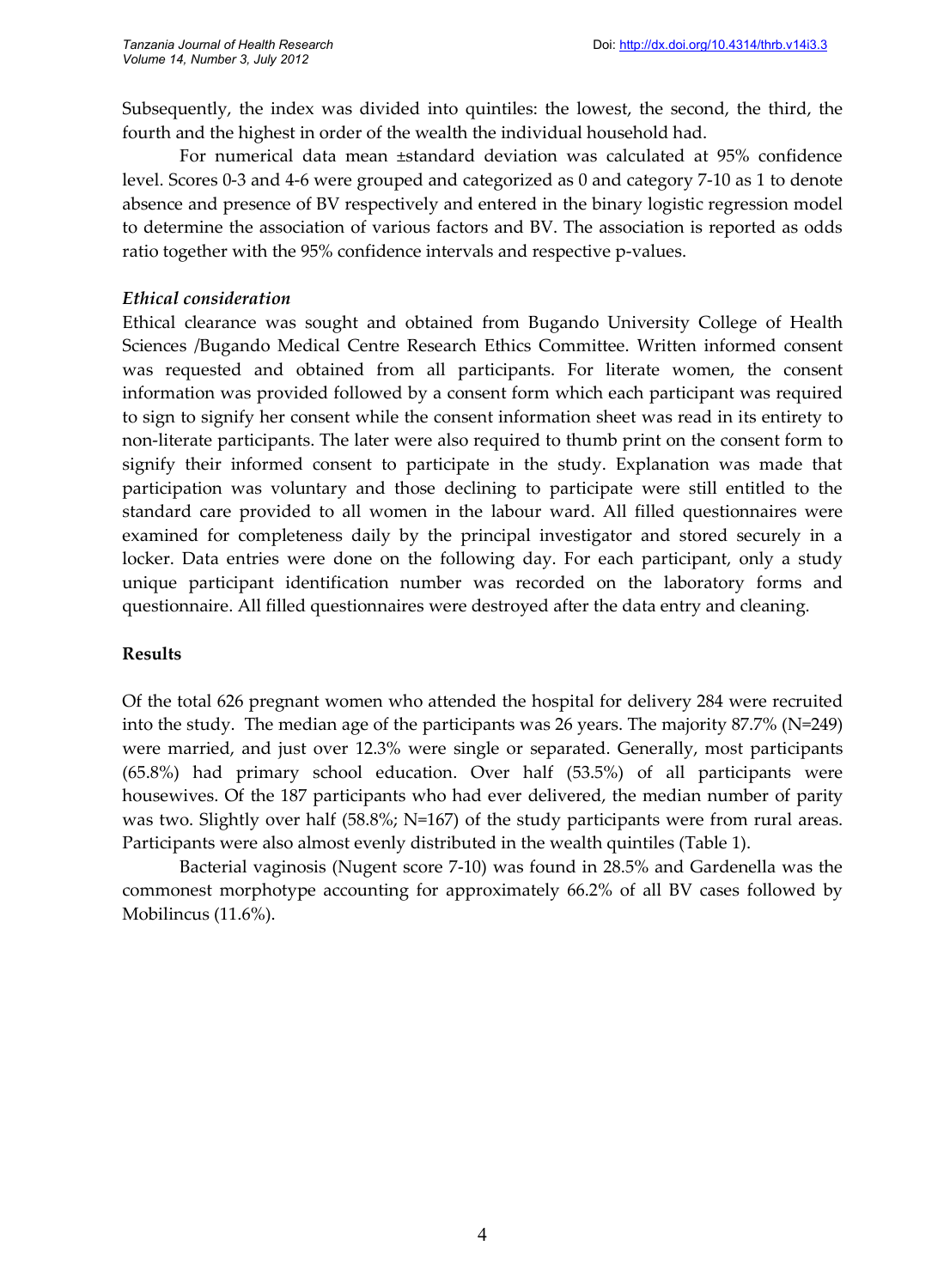| Characteristics       | <b>Responses</b> | Number $\frac{6}{6}$ |
|-----------------------|------------------|----------------------|
| Education             | None             | 9(3.2)               |
|                       | Primary          | 187 (65.8)           |
|                       | Secondary        | 74 (26.1)            |
|                       | Post Secondary   | 14 (4.9)             |
| <b>Marital status</b> | Single           | 319 (10.9)           |
|                       | Married          | 249 (87.7)           |
|                       | Separated        | 4(1.4)               |
| Occupation            | Housewife        | 152(53.5)            |
|                       | Petty trader     | 61(4.5)              |
|                       | Employed         | 38 (13.4)            |
| Residence             | Urban            | 117 (41.2)           |
|                       | Rural            | 167 (58.8)           |
| Wealth quintile       | Lowermost        | 56 (19.7)            |
|                       | 2nd              | 57(20.1)             |
|                       | 3rd              | 54 (19.0)            |
|                       | 4 <sup>th</sup>  | 59 (20.8)            |
|                       | Highest          | 58 (20.4)            |
| Total                 |                  | 284                  |

#### **Table 1: Baseline social demographic characteristics of study participants**

Table 2 shows the association between BV and various predetermined factors in a binary logistic regression model. There was no evidence to suggest association between bacterial vaginosis and practices of inserting materials into the vagina to enhance dry or wet sex (OR 1.20CI 0.43-3.17 and 0.80 CI 0.37-1.77, respectively) and HIV (OR 0.90 CI 0.28-2.92). Bacterial vaginosis was also not associated with factors such as level of education (at least primary education and less or none), residence (urban, semi-urban or rural) and marital status.

| Variable              | Response        | <b>Bacterial</b><br>vaginosis | vaginosis<br><b>Bacterial</b> | Crude (OR and 95%   |
|-----------------------|-----------------|-------------------------------|-------------------------------|---------------------|
|                       |                 | absent $N$ (%)                | present $N$ (%)               | CI interval)        |
| Gestational age       | $\leq 37$       | 29(30.2)                      | 67(69.8)                      | $0.88(0.52 - 1.53)$ |
|                       | $>=37$          | 52(27.8)                      | 135(72.2)                     | 1.00                |
| Education             | No education    | 2(22.2)                       | 7(77.2)                       | 1                   |
|                       | Educated        | 79(28.8)                      | 195(71.2)                     | $1.42(0.29-6.97)$   |
| <b>Marital status</b> | Not married     | 10(28.6)                      | 25(71.4)                      | 1                   |
|                       | Married         | 71(28.6)                      | 177(71.4)                     | $1.00(0.46 - 2.19)$ |
| Occupation            | None            | 9(36.0)                       | 16(64.0)                      | 1                   |
|                       | Housewife       | 45(29.6)                      | 107(70.4)                     | $0.71(0.31 - 1.81)$ |
|                       | Employed        | 6(15.8)                       | 36(84.2)                      | $0.33(0.10-1.10)$   |
|                       | <b>Business</b> | 18(30.0)                      | 18(30.0)                      | $0.76(0.28-2.04)$   |
|                       | Peasant         | 3(42.9)                       | 3(42.9)                       | $1.33(0.24 - 7.33)$ |
| Residence             | Urban           | 30(25.6)                      | 87(74.4)                      | $0.84(0.46-1.55)$   |
|                       | Semi urban      | 27(29.03)                     | 66(71.0)                      | 1                   |
|                       | Rural           | 24(32.9)                      | 202(71.4)                     | $1.20(0.61 - 2.32)$ |
| Wet sex               | No              | 76(29.2)                      | 184(70.8)                     | 1.00                |
|                       | Yes             | 5(23.8)                       | 16(76.2)                      | $0.80(0.37 - 1.77)$ |
| Dry sex               | No              | 75(28.4)                      | 189(71.6)                     | 1                   |
|                       | Yes             | 6(31.6)                       | 13(68.4)                      | $1.2(0.43 - 3.17)$  |
| <b>Booking</b>        | Not booked      | 25(35.2)                      | 46(64.8)                      | 1                   |
|                       | Booked          | 56(26.4)                      | 156(73.6)                     | $0.66(0.37-1.17)$   |
| Candidiasis           | No              | 63(30.1)                      | 146(69.9)                     | 1                   |
|                       | Yes             | 18(24.3)                      | 56(75.7)                      | $0.74(0.41 - 1.37)$ |

#### **Table 2: Predictors of bacteria vaginosis among 284 pregnant women who delivered at BMC**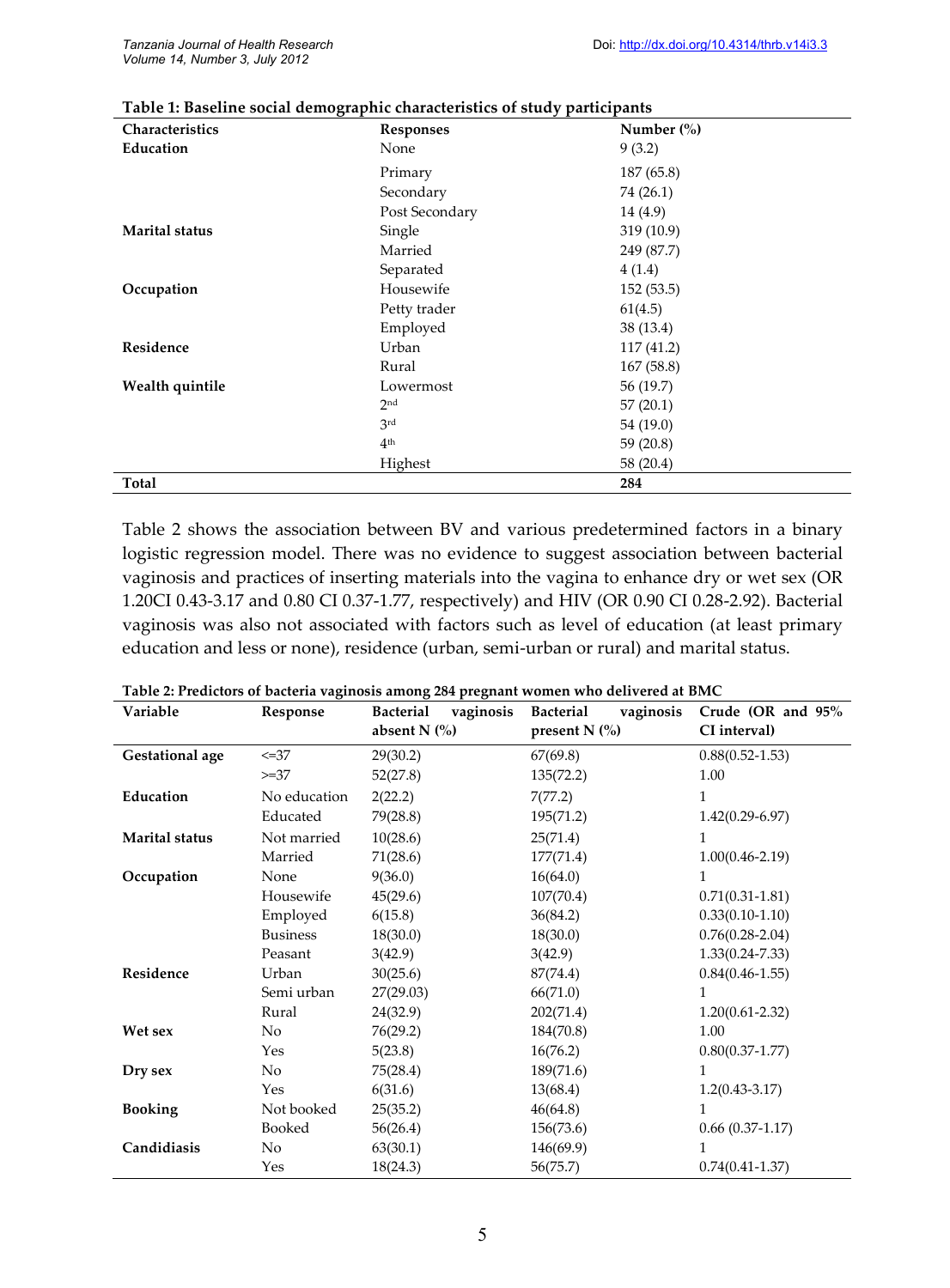| <b>LITV</b><br>пи у | Nο  | 77(28.7) | 191/71 3)<br>191(71.3) |                                                                      |
|---------------------|-----|----------|------------------------|----------------------------------------------------------------------|
|                     | Yes | 4(26.7)  | 11/720<br>11/0.0       | $-2.92$<br><u>` 90 (በ 28-2</u><br>$\mathbf{v}$ . $\mathbf{v}$<br>◡.৴ |

#### **Discussion**

The magnitude of bacterial vaginosis found in this study was slightly higher than the one reported 14 years ago by Mayaud *et al*., (1998). In a recent study in Dar es Salaam, a prevalence of 60.6% has been reported by Aboud *et al*. (2008). Levels as high as 83.3% and 62.9 % have been reported among non-pregnant women in previous studies elsewhere in Tanzania (Tanton *et al*. 2011; Baisley *et al*., 2009) and elsewhere in Africa (Pepin *et al*., 2011). The current study was conducted among women delivering in a tertiary health facility who are usually referred from lower level facilities for various pregnancy-related conditions. Their health care seeking behaviour might have been influenced by ante-natal care (ANC) clinic attendance and some might have received antimicrobial drugs for other conditions with effect on vaginal flora. Nevertheless, similar to previous studies from other settings, Gardenella was the most predominant morphotype (Nelson *et al.,* 2009; Dumonceaux *et al*., 2009).

In this study bacterial vaginosis was not associated with factors such as practices of inserting materials into the vagina to enhance dry or wet sex and marital status. Studies from elsewhere have highlighted the association between bacterial vaginosis and such conditions (Cohen *et al.*, 1995; Sewankambo *et al*., 1997; Ness *et al*., 2002; Bukusi *et al*., 2006; Hassan *et al*., 2007; Cherpes *et al*., 2008; McClelland *et al*., 2008; Aboud *et al*., 2008; Haggert *et al.*, 2009; Mitchell *et al*., 2009). This variation may be explained by the difference in study population - pregnant women were used in the current study while non-pregnant women were used in other studies. Additionally, in the current study details of the practices such as type of materials used, the duration as well as how frequent they were used were not recorded. Therefore, the possible effect(s) of such practices on vaginal flora could not be explained.

Our study found no association between bacterial vaginosis and HIV infection. Previous studies have highlighted a strong association of both symptomatic and asymptomatic bacterial vaginosis and HIV infection as well as possible maternal and foetal morbidity (Hillier et al., 1988; Cohen *et al.,* 1995; Sewankambo *et al*., 1997; Subtil *et al*., 2002; Usui *et al*., 2002; Leitich *et al*., 2003; Mitchell *et al*., 2009; Schellenberg *et al*., 2012). A near universal uptake of prevention of mother to child transmission of HIV services in the study setting meant that women are possibly identified early and initiated on prophylaxis or treatment, thus influencing systemic and local vaginal immunity likely to affect the pattern of vaginal flora.

The major strength of this study is the rigour in arriving at the diagnosis of bacterial vaginosis. However, the limitations of this study need to be highlighted. Notably, the study involved women who sought delivery care at the hospital in a one-month period, and thus may not be representative of the annual population served by the hospital. Additionally, only women delivering at the hospital were included in this study, and therefore the results will not apply to antenatal women seen at the hospital in the same period. Nevertheless, the results suggest a high magnitude of the condition, and a need for a similar study among antenatal women at the ANC clinic to document the magnitude of the problem.

In conclusion, BV is common among women delivering at this facility. A similar study among ANC women in the facility is required to reliably document the magnitude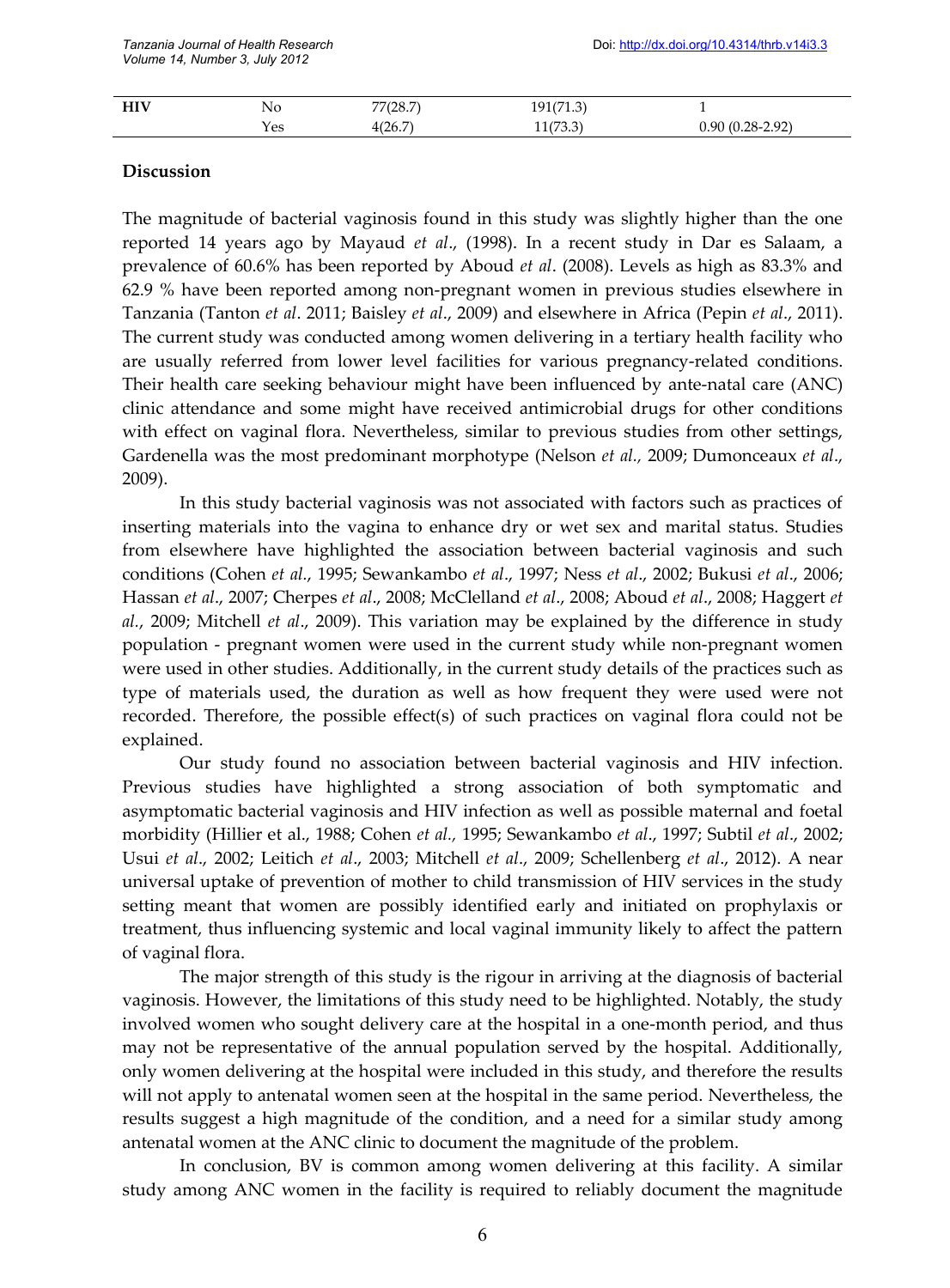and the association of the condition with HIV. Studies to determine the effect of bacterial vaginosis on pregnancy outcomes are also required to provide evidence for (or lack thereof) practice change to include routine bacterial vaginosis screening in the minimum ANC package.

# **Acknowledgements**

We extend our sincere gratitude to the following people: Mary Louse Shushu, for all the assistance on the laboratory work and all staff of Obstetrics and Gynaecology Department at Bugando Medical Centre for the assistance given during the period of data collection. We would like to thank all pregnant mothers for participating in this study. This study received financial assistance from the Embassy of Belgium through the Belgian Technical Cooperation.

## **Competing interest**

Authors declare no conflict of interest.

## **References**

- Aboud, S., Msamanga, G., Read, J.S., Mwatha, A., Chen, Y.Q., Potter, D., Valentine, M., Sharma, U., Hoffmann, I., Taha, T.E., Goldenberg, R.L. & Fawzi, W.W. (2008) Genital tract infections among HIV-infected pregnant women in Malawi, Tanzania and Zambia. *International Journal of STD AIDS* 19, 824-832.
- Amsel, R., Totten, P.A, Spiegel, C.A., Chen, K.C., Eschenbach, D. & Holmes, K.K. (1983) Non-specific vaginitis: Diagnostic criteria and microbial and epidemiologic associations. *American Journal of Medicine* 74**,** 14–22.
- Baisley, K., Changalucha, J., Weiss, H.A., Mugeye, K., Everett, D., Hambleton, I., Hay, P., Ross, D., Tanton, C., Chirwa, T., Hayes, R. & Watson-Jones, D. (2009) Bacterial vaginosis in female facility workers in north-western Tanzania: prevalence and risk factors. *Sexually Transmitted Diseases* 85**,** 370-375.
- Bukusi, E.A., Cohen, C.R. & Meier, A.S. (2006) Bacterial vaginosis: risk factors among Kenyan women and their male partners. *Sexually Transmitted Diseases* 33**,** 361–367.
- Cherpes, T.L., Hillier, S.L., Meyn, L.A., Busch, J.L. & Krohn, M.A. (2008) A delicate balance: risk factors for acquisitionof bacterial vaginosis include sexual activity, absence of hydrogen peroxide-producing lactobacilli, black race, and positive herpes simplex virus type 2 serology. *Sexually Transmitted Diseases* 35**,** 78–83.
- Cochran, W.G. (1963) *Sampling Techniques*. New York: John Wiley and Sons, Inc.
- Cohen, C.R., Duerr, A., Pruithithada, N., Rugpao, S., Hillier, S. L., Garcia, P. & Nelson, K. (1995) Bacterial vaginosis and HIV sereprevalence among female commercial sex workers in Chiang Mai,Thailand. *AIDS* 9**,** 1093-1097.
- Cristiano, L., Coffetti, N., Dalvai, G., Lorusso, L. & Lorenzi, M. (1989) Bacterial vaginosis: prevalence in outpatients, association with some micro-organisms and laboratory indices. *Genitourinary Medicine* 65**,** 382-387.
- Dumonceaux, T.J., Schellenberg, J., Goleski, V., Hill, J.E., Jaoko, W., Kimani, J., Money, D., Ball, T. B.F., Plummer, F.A. & Severini, A. (2009) Multiplex detection of bacteria associated with normal microbiota and with bacterial vaginosis in vaginal swabs by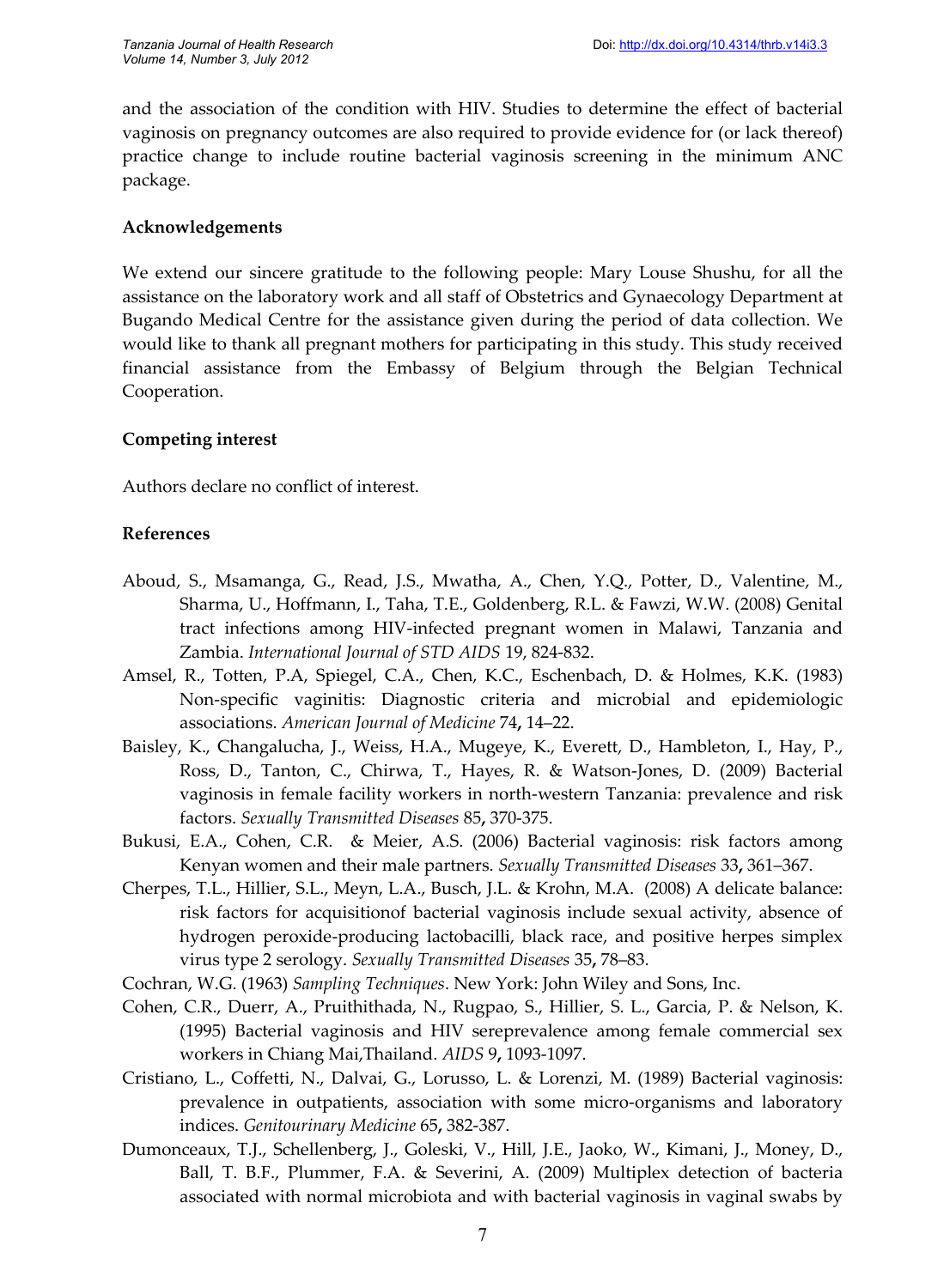use of oligonucleotide-coupled fluorescent microspheres. *Journal of Clinical Microbiology* 47**,** 4067-4077.

- Fethers, K., Twin, J., Fairley, C.K., Fowkes, F.J., Garland, S.M., Fehler, G., Morton, A.M., Hocking, J.S., Tabrizi, S.N. & Bradshaw, C.S. (2012) Bacterial vaginosis (BV) candidate bacteria: associations with BV and behavioural practices in sexuallyexperienced and inexperienced women. *PLoS One,* 7**,** e30633.
- Fethers, K.A., Fairley, C.K. & Hocking, J.S. (2008) Sexual risk factors and bacterial vaginosis:a systematic review and meta-analysis *Clinical Infectious Disease* 47**,** 1426– 1435.
- Fleury, F.S. (1981) Adult Vaginitis. *Clinical Obstetrics and Gynaecology,* 24**,** 407-438.
- Fonck, K., Kaul, R. & Keli, F. (2001) Sexually transmitted infections and vaginal douching in a population of female sex workers in Nairobi, Kenya *Sexually Transmitted Infections* 77**,** 271–275.
- Goldenberg, R.L., Klebanoff, M. A., Nugent, R., Krohn, M.A., Hillier, S. & Andrews, W. (1996) Bacterial colonization of the vagina during pregnancy in four ethnic groups. *American Journal of Obstetrics and Gynecology* 174**,** 1618-1621.
- Haggerty, C.L., P. A. Totten, P.A., Ferris, M., Martin, D.H., Hoferka, S. Astete, S.G., Ondondo, R., Norori, J. & Ness, R.B. (2009) Clinical characteristics of bacterial vaginosis among women testing positive for fastidious bacteria. *Sexually Transmitted Infections,* 85**,** 242-248.
- Hassan, W.M., Lavreys, L., Chohan, V., Richardson, B.A., Mandaliya, K., Ndinya-Achola, J.O., Kiarie, J., Jaoko, W., Holmes, K.K. & McClelland, R.S. (2007) Associations between intravaginal practices and bacterial vaginosis in Kenyan female sex workers without symptoms of vaginal infections. *Sexually Transmitted Diseases* 34**,** 384.
- Hernandez-Rodriguez, C., Romero-Gonzalez, R., Albani-Campanario, M., Figueroa-Damian, R., Meraz-Cruz, N. & Hernandez-Guerrero, C. (2011) Vaginal microbiota of healthy pregnant Mexican women is constituted by four Lactobacillus species and several vaginosis-associated bacteria. *Infectious Diseases in Obstetrics and Gynecology* 2011**,** 851485.
- Hill, G.B. (1993) The microbiology of bacterial vaginosis *American Journal of Obstetrics and Gynecolology* 169**,** 450-454.
- Hillier, S.L., Martius, J., Krohn, M.., Kiviat, N., Holmes, K.K. & Eschenbach, D.A. (1988) A case-control study of chorioamnionic infection and histologic chorioamnionitis in prematurity. *New England Journal of Medicine* 319**,** 972-978.
- Hillier, S.L., Nugent, R.P., Eschenbach, D.A., Krohn, M.A., Gibbs, R. & Martin, D.H. (1995) Association between bacterial vaginosis and preterm delivery of a low-birth-weight infant *New England Journal of Medicine* 333**,** 1737-1742.
- Holzman, C., Leventhal, J.M. & Qiu, H. (2001) Factors linked to bacterial vaginosis in nonpregnant women. *American Journal of Public Health,* 91**,** 1664-1670.
- Kapiga, S.H., Sam, N.E., Masenga, E.J., Manongi, R. & Shao, J.F. (2005) Risk factors for bacterial vaginosis among bar and hotel workers in Northern Tanzania. *East African Medical Journal* 82**,** 85-91.
- Krohn, M.A., Hillier, S.L., Kiviat, N.B. & Eschenbach, D.A. (1993) The severity of fetal membrane infection and pregnancy complications *Annals of Epidemiology* 3**,** 78-85.
- Leitich, H., Bodner-Adler, B., Brunbauer, M., Kaider, A., Egarter, C. & Husslein, P. (2003) Bacterial vaginosis as a risk factor for preterm delivery: a metaanalysis. *American Journal of Obstetrics and Gynecolology* 189**,** 139–147.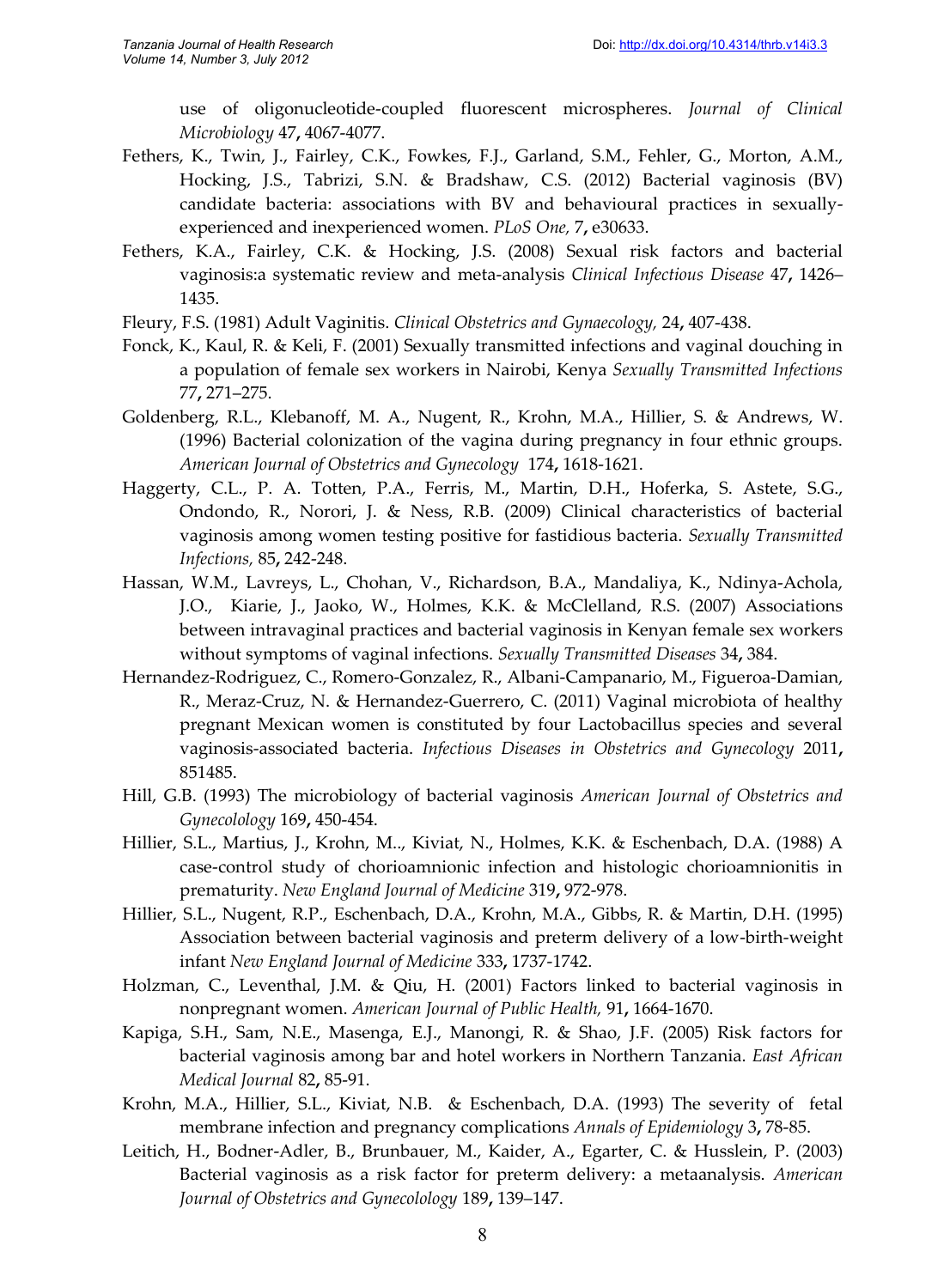- Marrazzo, J.M., Fiedler, T. L., Srinivasan, S., Thomas, K.K., Liu, C., Ko, D., Xie, H., Saracino, M. & Fredricks, D.N. (2012) Extravaginal reservoirs of vaginal bacteria as risk factors for incident bacterial vaginosis. *Journal of Infectious Diseases,* 205**,** 1580-1588.
- Mayaud, P., Uledi, E., Cornelissen, J., ka-Gina, G., Todd, J., Rwakatare, M., West, B., Kopwe, L., Manoko, D., Grosskurth, H., Hayes, R. & Mabey, D.(1998) Risk scores to detect cervical infections in urban antenatal clinic attenders in Mwanza, Tanzania. *Sexually Transmitted Infections* 74 Suppl 1:S139-146.
- McClelland, R.S., Richardson, B.A., Graham, S.M., Masese, L.N., Gitau, R., Lavreys, L., Mandaliya, K., Jaoko, W., Baeten, J.M. & Ndinya-Achola, J.O. (2008) A prospective study of risk factors for bacterial vaginosis in HIV-1 seronegative African women. *Sexually Transmitted Diseases,* 35**,** 617-623.
- McGregory, J.A. (2000) Bacterial vaginosis in pregnancy. *Obstetrical & Gynecological Survey* 55**,** 1.
- Mitchell, C., Moreira, C.,Fredricks, D., Paul, K., Caliendo, A..M., Kurpewski, J., Ingersoll, J. & Cu-Uvin, S. (2009) Detection of fastidious vaginal bacteria in women with HIV infection and bacterial vaginosis. *Infectious Diseases in Obstetric and Gynecology* 2009**,** 236919.
- Myer, L., Denny, L. & Telerant, R. (2005) Bacterial vaginosis and susceptibility to HIV infection in South African women: a nested case-control study. *Infectious Disease* 192**,** 1372–1380.
- Nelson, D.B., Hanlon, A., Hassan, S., Britto, J., Geifman-Holtzman, O., Haggerty, C. & Fredricks, D.N. (2009) Preterm labor and bacterial vaginosis-associated bacteria among urban women. *Journal of Perinatal Medicine,* 37**,** 130-134.
- Ness, R.B., Hillier, S.L., Richter, H.E., Soper, D.E., Stamm, C., McGregory, J., Bass, D.C., Sweet, R.L. & Rice, P. (2002) Douching in relation to bacterial vaginosis, lactobacilli, and facultative bacteria in the vagina. *Obstetrics & Gynecology,* 100**,** 765.
- Nugent, R.P., Krohn, M.A. & Hillier, S.L. (1991) The reliability of diagnosing bacterial vaginosis is improved by a standardized method of gram stain interpretation. *Journal of Clinical Microbiology* 29**,** 297-301.
- Pepin, J., Deslandes, S., Giroux, G., Sobela, F., Khonde, N., Diakite, S., Demeule, S., Labbe, A.C., Carrier, N. & Frost, E. (2011) The complex vaginal flora of West African women with bacterial vaginosis. *PLoS One,* 6**,** e25082.
- Ramjee, G., Karim, S.S. & Sturm, A.W. (1998) Sexually transmitted infections among sex workers in KwaZulu-Natal, South Africa. *Sexually Transmitted Diseases* 25**,** 346–349.
- Riedner, G., Rusizoka, M. & Hoffmann, O. (2003) Baseline survey of sexually transmitted infections in a cohort of female bar workers in Mbeya Region, Tanzania. *Sexually Transmitted Infections* 79**,** 382–387.
- Schellenberg, J.J., Card, C.M., Ball, T.B., Mungai, J.N., Irungu, E., Kimani, J., Jaoko, W., Wachihi, C., Fowkes, K.R. & Plummer, F.A. (2012) Bacterial vaginosis, HIV serostatus and T-cell subset distribution in a cohort of East African commercial sex workers: retrospective analysis. *AIDS,* 26**,** 387-393.
- Sewankambo, N., Gray, R.H., Wawer, M.J., Paxton, L., McNairn, D., Wabwire-Mangen, F., Serwadda, D., Li, C., Kiwanuka, N., Hillier, S.L., Rabe, L., Gaydos, C.A., Quinn, T.C. & Konde-Lule, J. (1997) HIV-1 infection associated with abnormal vaginal flora morphology and bacterial vaginosis. *Lancet,* 350**,** 546-550.